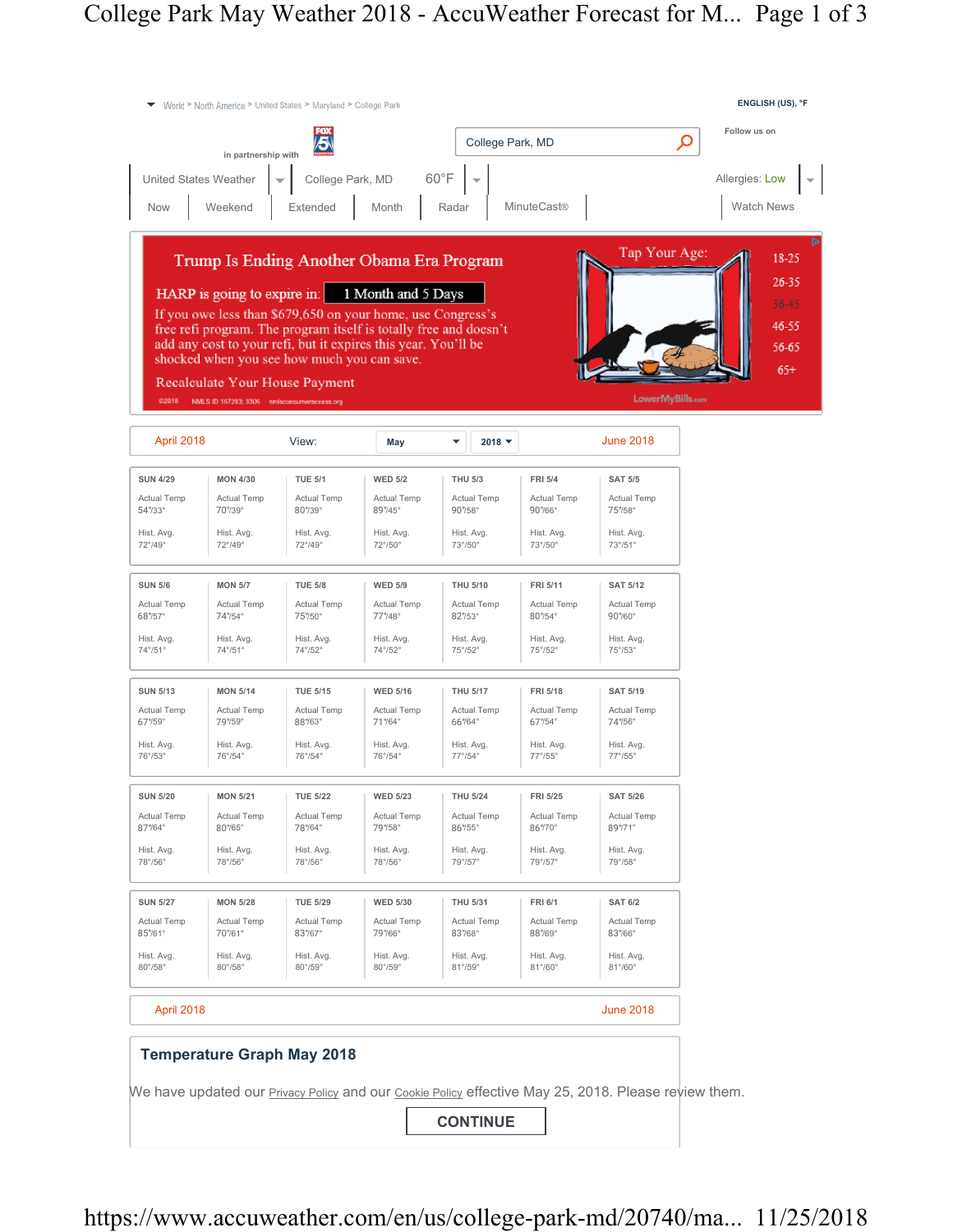

 $\triangleright$   $\times$ 

Give Thanks. Donate Now. We won't stop until no child dies

from cancer. Support St.

Jude this

Giving Tuesday.

St. Jude

We have updated our **Privacy Policy and our Cookie Policy effective May 25, 2018. Please review them.** 

**CONTINUE**